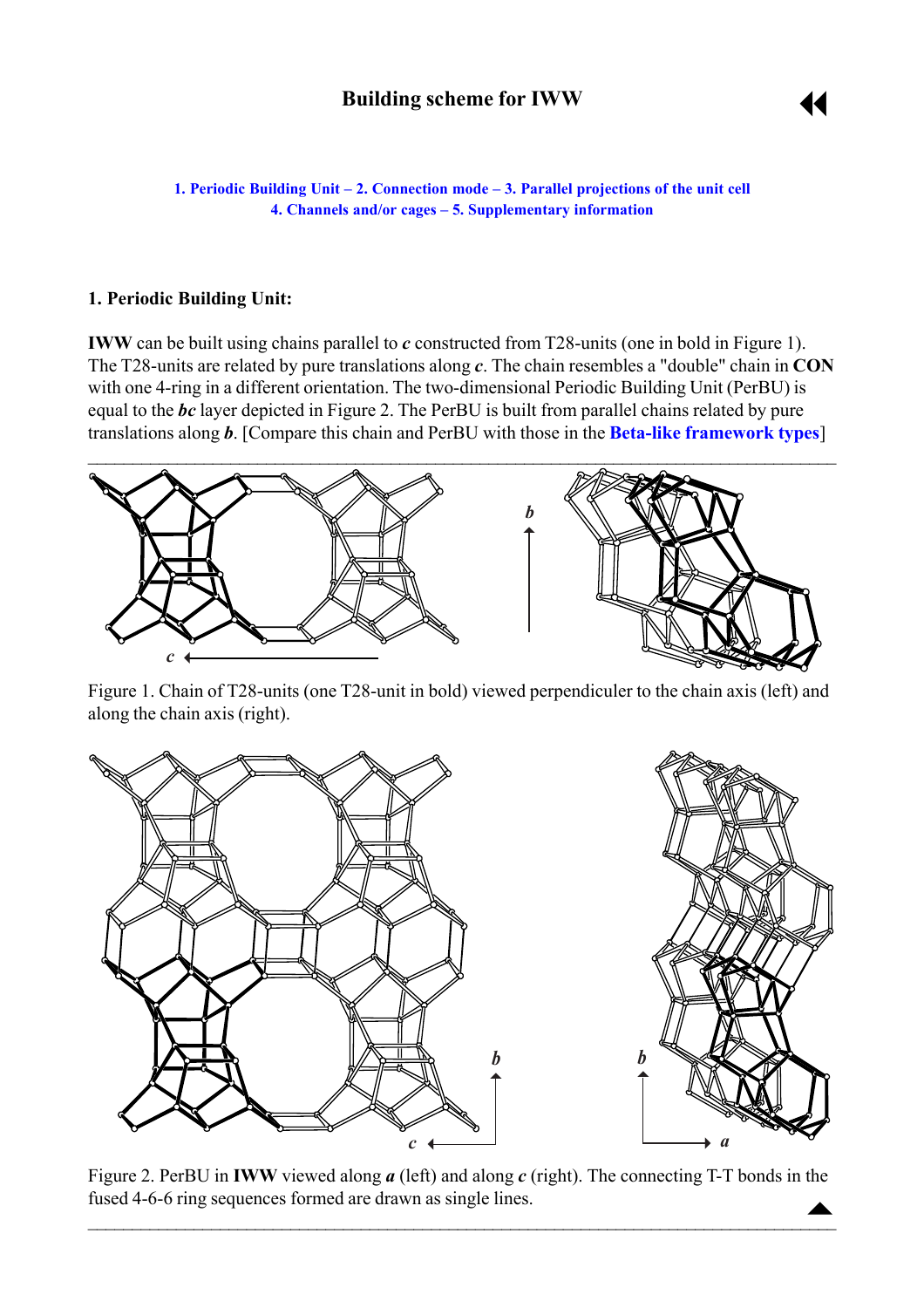## <span id="page-1-0"></span>**2. Connection mode:**

Neighboring PerBUs are alternately related by a rotation of 180º about *c* (and a shift of 1/2*b*) and by a rotation of 180º about *b* (and a shift of 1/2*b*) as illustrated in Figure 3. 8- And 12-rings are formed.



 $\frac{y}{\sqrt{2}}$ Figure 3. Connection mode viewed along *c*. Only one T28-unit along *c* has been drawn for clarity.

 $\blacksquare$  . The contract of the contract of the contract of the contract of the contract of the contract of the contract of

**3. Projections of the unit cell content:** See Figure 4.



Figure 4. Unit cell content in **IWW** viewed along [120] (left), along *b* (top right) and along *c* (bottom right).

 $\mathcal{L}_\mathcal{L} = \{ \mathcal{L}_\mathcal{L} = \{ \mathcal{L}_\mathcal{L} = \{ \mathcal{L}_\mathcal{L} = \{ \mathcal{L}_\mathcal{L} = \{ \mathcal{L}_\mathcal{L} = \{ \mathcal{L}_\mathcal{L} = \{ \mathcal{L}_\mathcal{L} = \{ \mathcal{L}_\mathcal{L} = \{ \mathcal{L}_\mathcal{L} = \{ \mathcal{L}_\mathcal{L} = \{ \mathcal{L}_\mathcal{L} = \{ \mathcal{L}_\mathcal{L} = \{ \mathcal{L}_\mathcal{L} = \{ \mathcal{L}_\mathcal{$ 

 $\blacktriangle$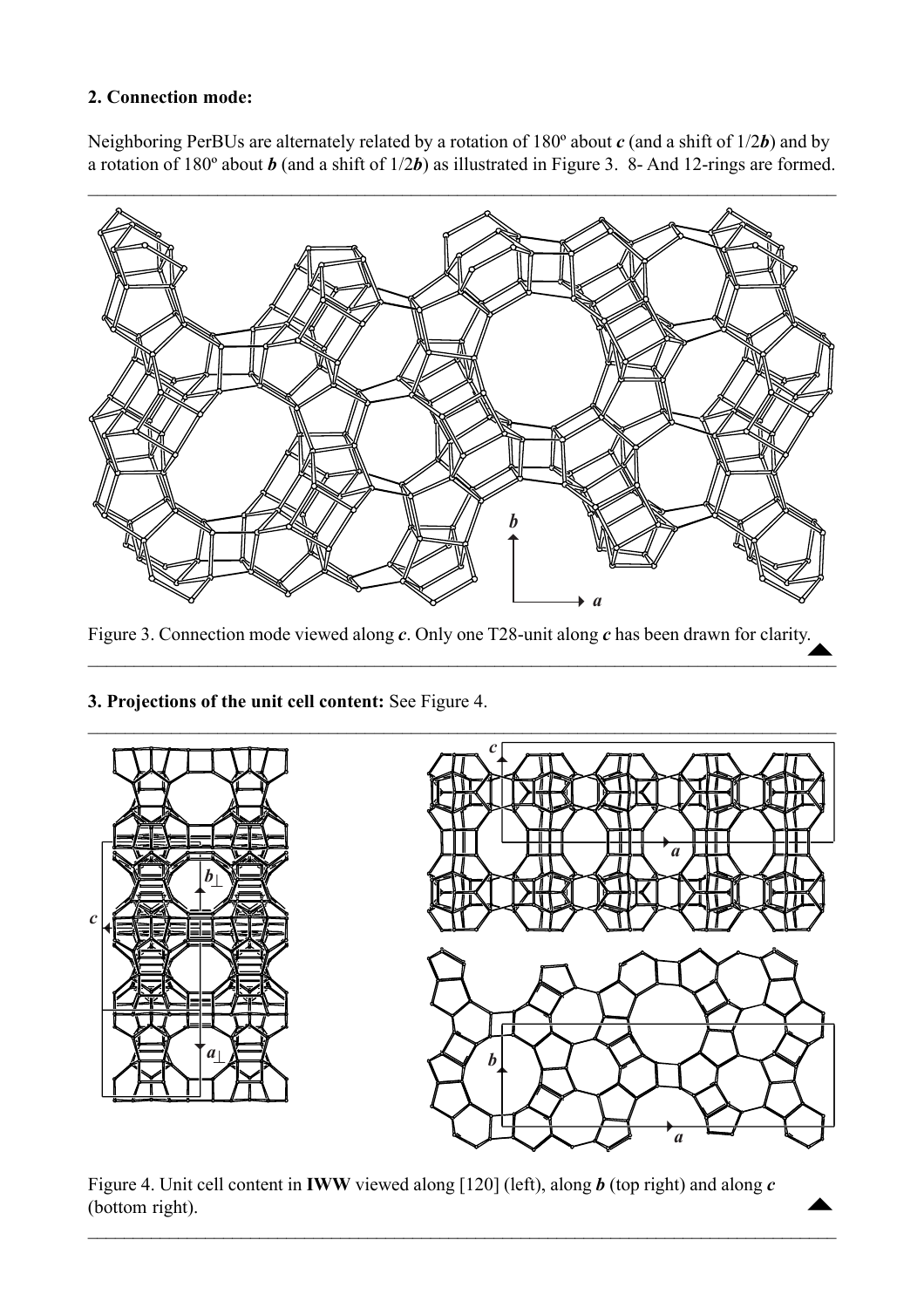## <span id="page-2-0"></span>**4. Channels and/or cages:**

Interconnected 8- and 12-ring channels are parallel to *c* and (sinusoidal) 10-ring channels are parallel to *b* and <120>. The two types of channel intersections (or cavities) are depicted in Figure 5. The **[pore descriptor](http://www.iza-structure.org/databases/ModelBuilding/Introduction.pdf)** is added. The linkage of cavities along *a*, *b* and *c* is illustrated in Figure 6.



Figure 5. The two types of cavities viewed along (from top to bottom) *c*, *b* and [1-20]. [Figure 6 is on next page]